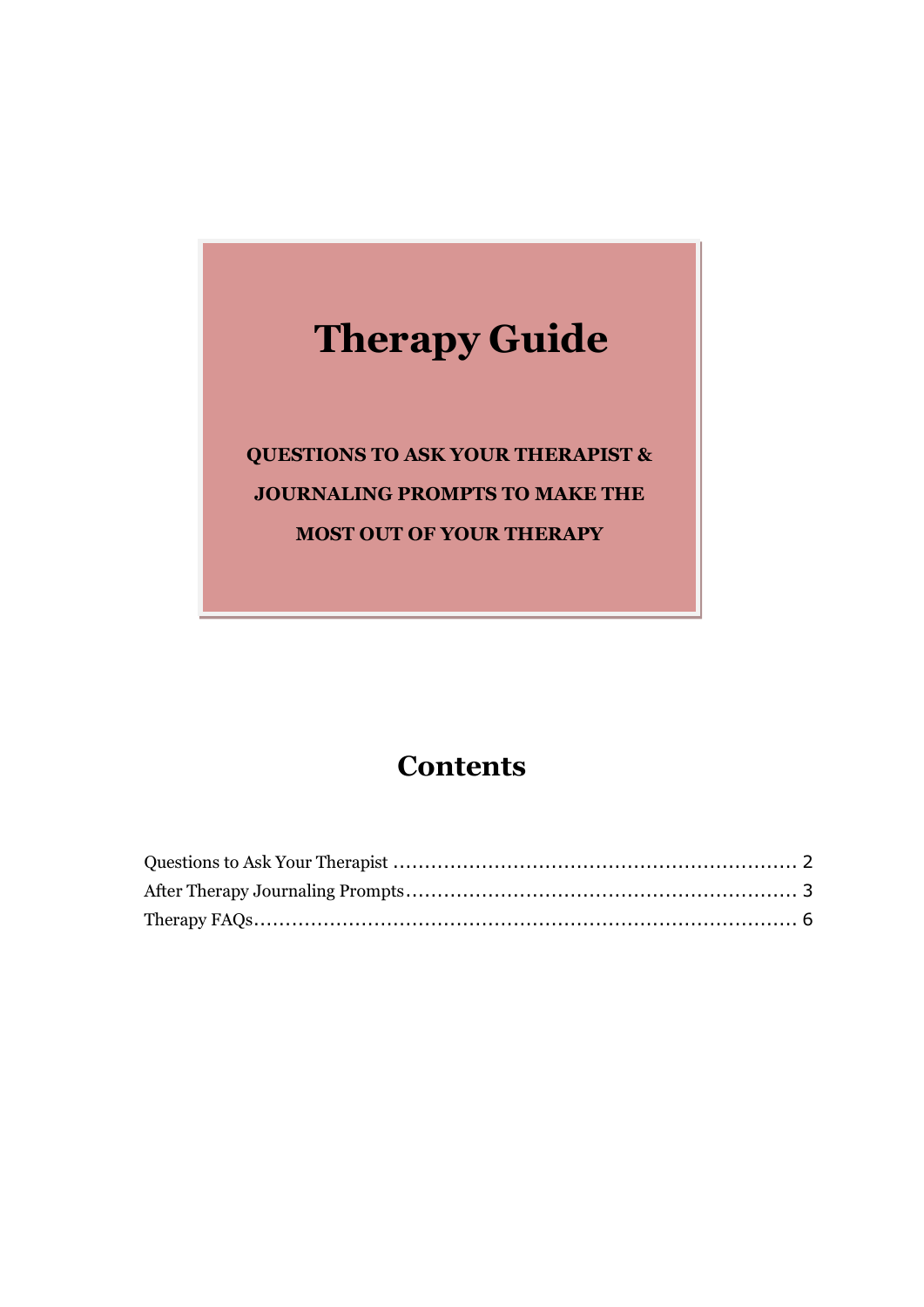### <span id="page-1-0"></span>**Questions to Ask Your Therapist**

Getting started with therapy can be intimidating.

The following are some questions that you can ask your therapist in your first session to get to know your therapist and start feeling comfortable:

- What will therapy sessions be like?
- What happens if I don't have anything to talk about?
- Will you give me something to work on between sessions?
- How much do you charge? What are you sliding-scale options?
- How many clients have you had with similar circumstances to my own?
- What's your training (i.e., what certification or degrees do you hold)?
- What kinds of treatment or therapy do you think might help me?
- How will we assess my progress?
- How long will therapy last?
- How often will we see each other?
- Is medication an option?
- How are cancellations or missed appointments handled?
- Do you offer after-hours availability for crises?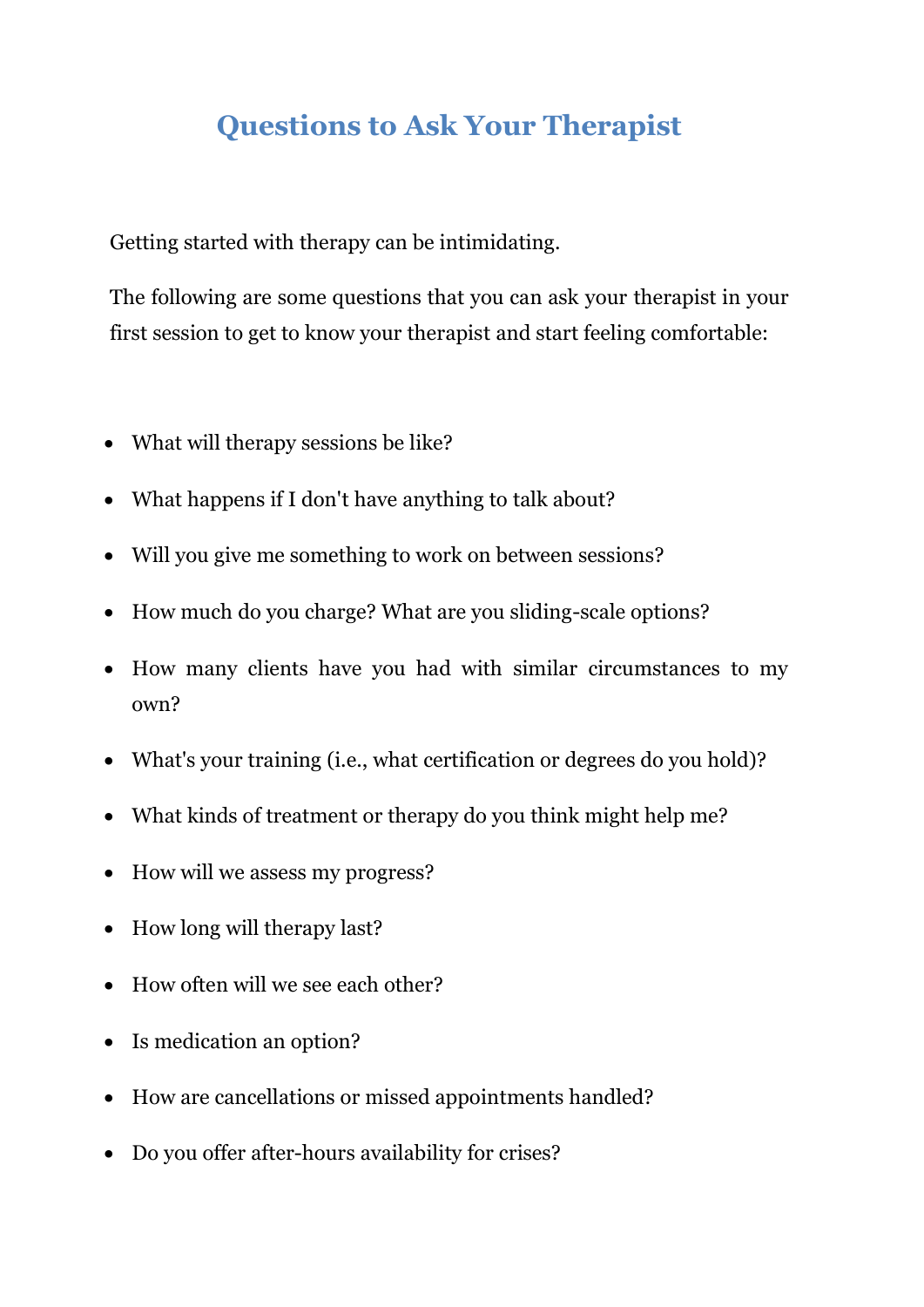### <span id="page-2-0"></span>**After Therapy Journaling Prompts**

If you are already seeing a therapist or a counselor, use these prompts after your therapy session for reflection:

1. How are you feeling after your therapy session?

2. What was the hardest part about the session?

3. What did you learn about yourself in the session?

4. What is one thing you wish you could have told your therapist?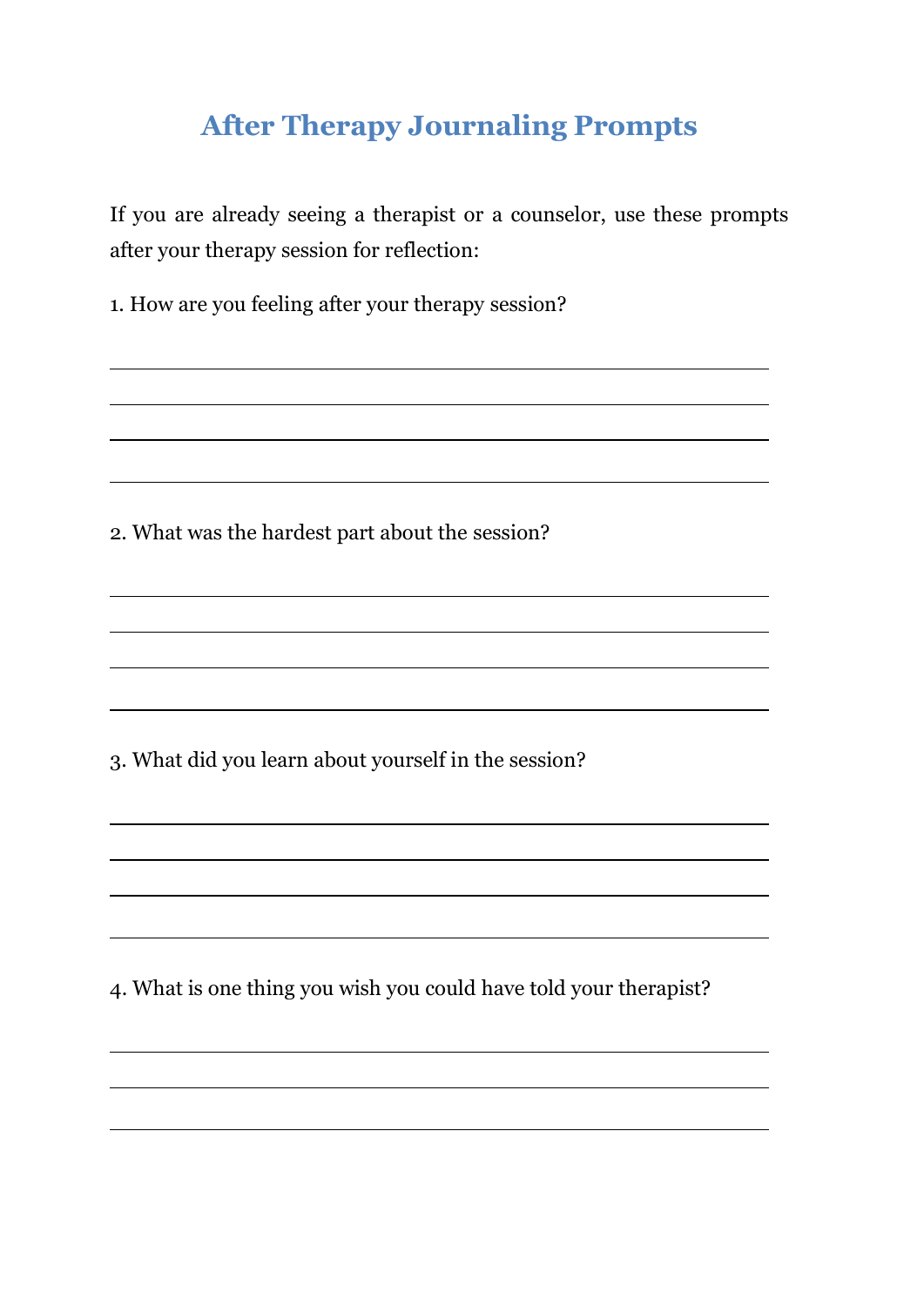5. Was there something you wanted to discuss today but it didn't come up?

6. What are some practical tools that you learned today that will help you when you are struggling?

<u> 1989 - Johann Stoff, deutscher Stoffen und der Stoffen und der Stoffen und der Stoffen und der Stoffen und de</u>

7. How do you feel therapy is helping you move toward your goal?

8. How could your experience in therapy be improved?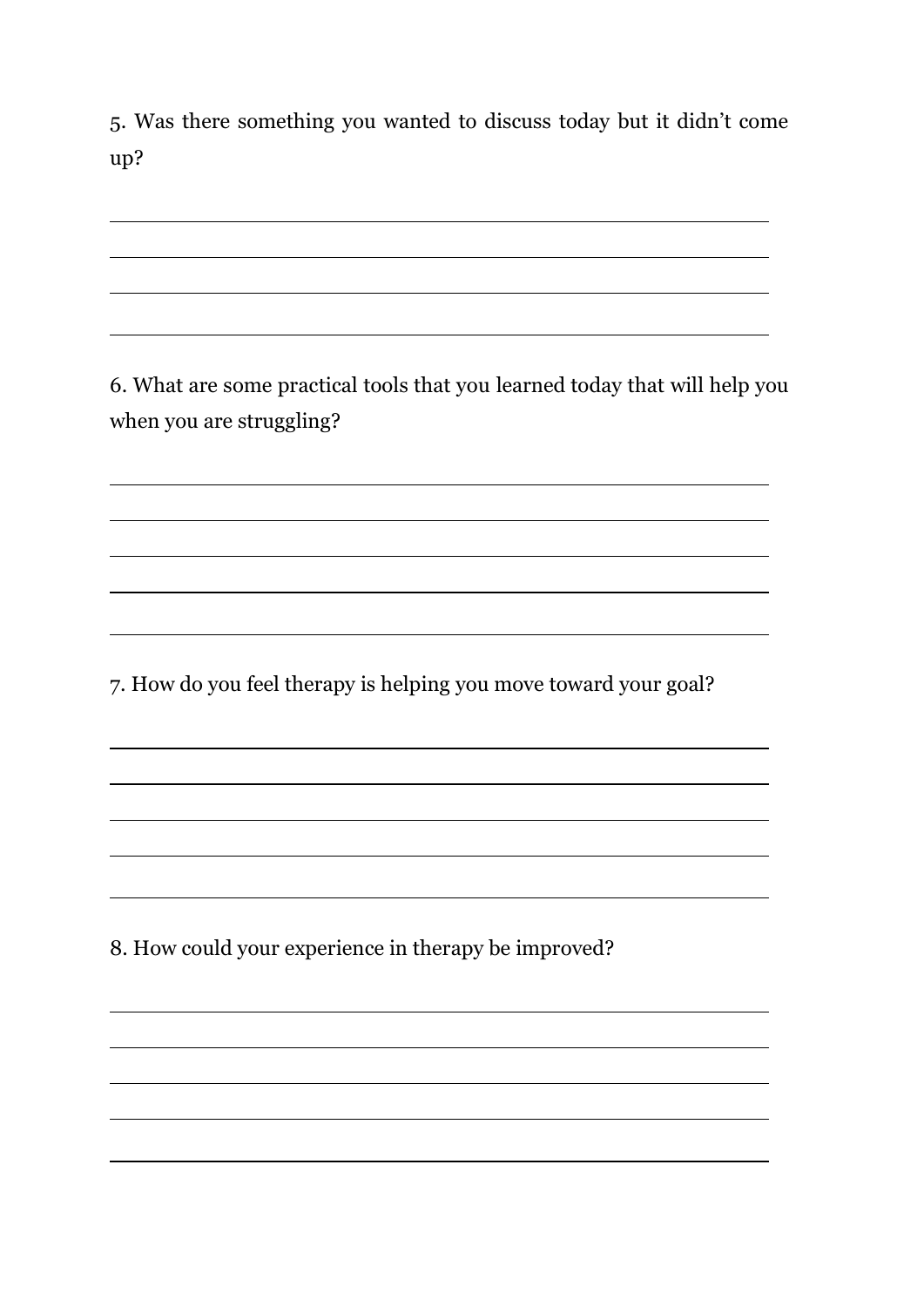9. What skills can you practice before your next therapy session?

10. Did you have any intrusive thoughts or fleeting sensations during or after the session?

<u> 1989 - Johann Stoff, deutscher Stoffen und der Stoffen und der Stoffen und der Stoffen und der Stoffen und de</u>

÷.